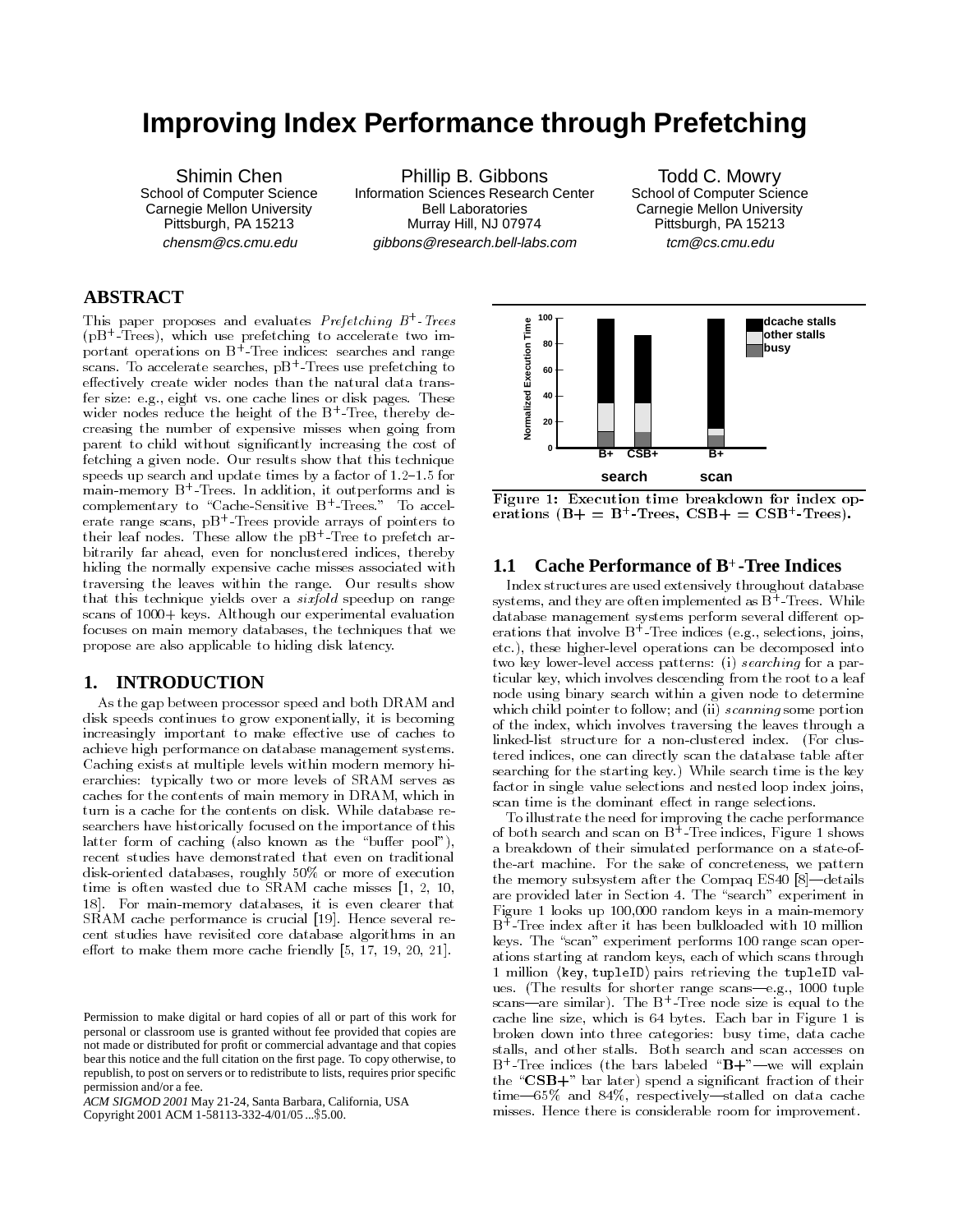## **1.2 Previous Work on Improving the Cache Performance of Indices**

In an effort to improve the cache performance of index searches for main-memory databases, Rao and Ross proposed two new types of index structures: "Cache-Sensitive Search Irees" (USS-Irees) [19] and "Uache-Sensitive B+- $Tres$  (CSB -  $Tres$ ) [20]. The premise of their studies is the conventional wisdom that the optimal tree node size is equal to the *natural data transfer size*, which corresponds to the disk page size for disk-resident databases and the cache line size for main-memory databases. Because cache lines are roughly two orders of magnitude smaller than disk pages (e.g., 64 bytes vs. 4 Kbytes), the resulting index trees for main-memory databases are considerably deeper. Since the number of expensive cache misses is roughly proportional to the height of the tree, it would be desirable to somehow increase the effective fanout (also called the *branching fac*tor) of the tree, without paying the cost of additional cache misses that this would normally imply.

To accomplish this, Rao and Ross [19, 20] exploit the following insight: by restricting the data layout such that the location of each child node can be directly computed from the parent node's address (or a single pointer), we can eliminate all (or nearly all) of the child pointers. Assuming that keys and pointers are the same size, this effectively doubles the fanout of cache-line-sized tree nodes, thus reducing the height of the tree and the number of cache misses. CSS-Trees [19] eliminate all child pointers, but do not support incremental updates and therefore are only suitable for readonly environments. USB+-Irees [20] do support updates by retaining a single pointer per non-leaf node that points to a contiguous block of its children. Although CSB+-frees outperform B+ -Trees on searches, they still perform signi cantly worse on updates [20] due to the overheads of keeping all children for a given node in sequential order within contiguous memory, especially during node splits.

Returning to Figure 1, the bar labeled " $CSB+$ " shows the execution time of CSB+ -Trees (normalized to that of B+ - Irees) for the same index search experiment. As we see in Figure 1, CSB+ -Trees eliminate 20% of the data cache stall time, thus resulting in an overall speedup<sup>1</sup> of 1.15 for searches. While this is a signicant improvement, over half of the remaining execution time is still being lost to data cache misses; hence there is signicant room for further improvement. In addition, these search-oriented optimizations provide no benefit to scan accesses, which are suffering even more from data cache misses.

# **1.3 Our Approach: Prefetching B**<sup>+</sup> **-Trees**

modern microprocessors provides the following mechanisms. for coping with large cache miss latencies. First, they allow multiple outstanding cache misses to be in flight simultaneously for the sake of exploiting parallelism within the memory hierarchy. For example, the Compaq ES40 [8] supports 32 inight loads, 32 inight stores, and eight outstanding off-chip cache misses per processor, and its crossbar memory system supports 24 outstanding cache misses. Second, to help applications take full advantage of this parallelism, they also provide prefetch instructions which enable software to move data into the cache before it is needed. Previous studies (which did not target databases specically) have demonstrated that for both array-based and pointer-based program codes, prefetching can successfully hide much of the performance impact of cache misses by overlapping them

with computation and other misses [13, 16]. Hence for modern machines, it is not the number of cache misses that dictates performance, but rather the amount of exposed miss latency that cannot be successfully hidden through techniques such as prefetching.

In this paper, we propose and study  $P$  referening  $B^+$  - Irees (pB+ -Trees), which use prefetching to limit the exposed miss latency. Tree-based indices such as B+ -Trees pose a ma jor challenge for prefetching search and scan accesses since both access patterns suffer from the *pointer-chasing problem* [13]: The data dependencies through pointers make it difficult to prefetch sufficiently far ahead to limit the exposed miss latency. For index *searches*, pB - frees reduce this problem by having wider nodes than the natural data transfer size, e.g., eight vs. one cache lines (or disk pages). These wider nodes reduce the height of the tree, thereby decreasing the number of expensive misses when going from parent to child. The key observation is that by using prefetching, the wider nodes come almost for free: all of the cache lines in a wider node can be fetched almost as quickly as the single cache line of a traditional node. To accelerate index scans, we introduce arrays of pointers to the B+-Iree leaf nodes which allow us to prefetch arbitrarily far ahead, thereby hiding the normally expensive cache misses associated with traversing the leaves within the range. Of course, indices may be frequently updated. Perhaps surprisingly, we demonstrate that insertion and deletion times actually decrease with our techniques, despite any overheads associated with maintaining the wider nodes and the arrays of pointers.

# **1.4 Contributions of This Paper**

This paper makes the following contributions. First, to our knowledge, this is the first study to explore how prefetching can be used to accelerate search and scan operations on B - Iree indices. We propose and study the *Prefetching B* Tree (pB+ - Iree). Second, we demonstrate that contrary to conventional wisdom, the optimal B+ -Tree node size on a modern machine is often wider than the natural data transfer size, since we can use prefetching to fetch each piece of the node simultaneously. Our approach offers the following advantages relative to CSB+ -Trees: (i) we achieve better search performance because we can increase the fanout by more than the factor of two that CSB+-frees provide (e.g., by a factor of eight); (ii) we achieve better (rather than worse) performance on updates relative to B' - frees, because our improved search speed more than offsets any increase in node split cost due to wider nodes; and (iii) we do not require fundamental changes to the original B<sup>+</sup> -Tree data structures or algorithms. In addition, we find that our approach is *complementary* to CSB+ - frees. Third, we demonstrate how the pB+- free can effectively hide over 90% of the cache miss latency suffered by (non-clustered) index scans, thus resulting in a factor of  $6.5{-}8.7$  speedup over a range of scan lengths. While our experimental evaluation is performed within the context of main memory databases, we believe that our techniques are also applicable to hiding disk latency, in which case the prefetches will move data from disk into main memory.

The remainder of this paper is organized as follows. Sections 2 and 3 discuss how pB+ -Trees use prefetching to accelerate index searches and scans, respectively. To quantify the benefits of these techniques, we present experimental results in Section 4. Finally, we discuss further issues and conclude in Sections 5 and 6, respectively.

 $\lceil$  Throughout this paper, we report performance gains as  $\mathit{snew}$  . i.e. the original time divided by the improved time.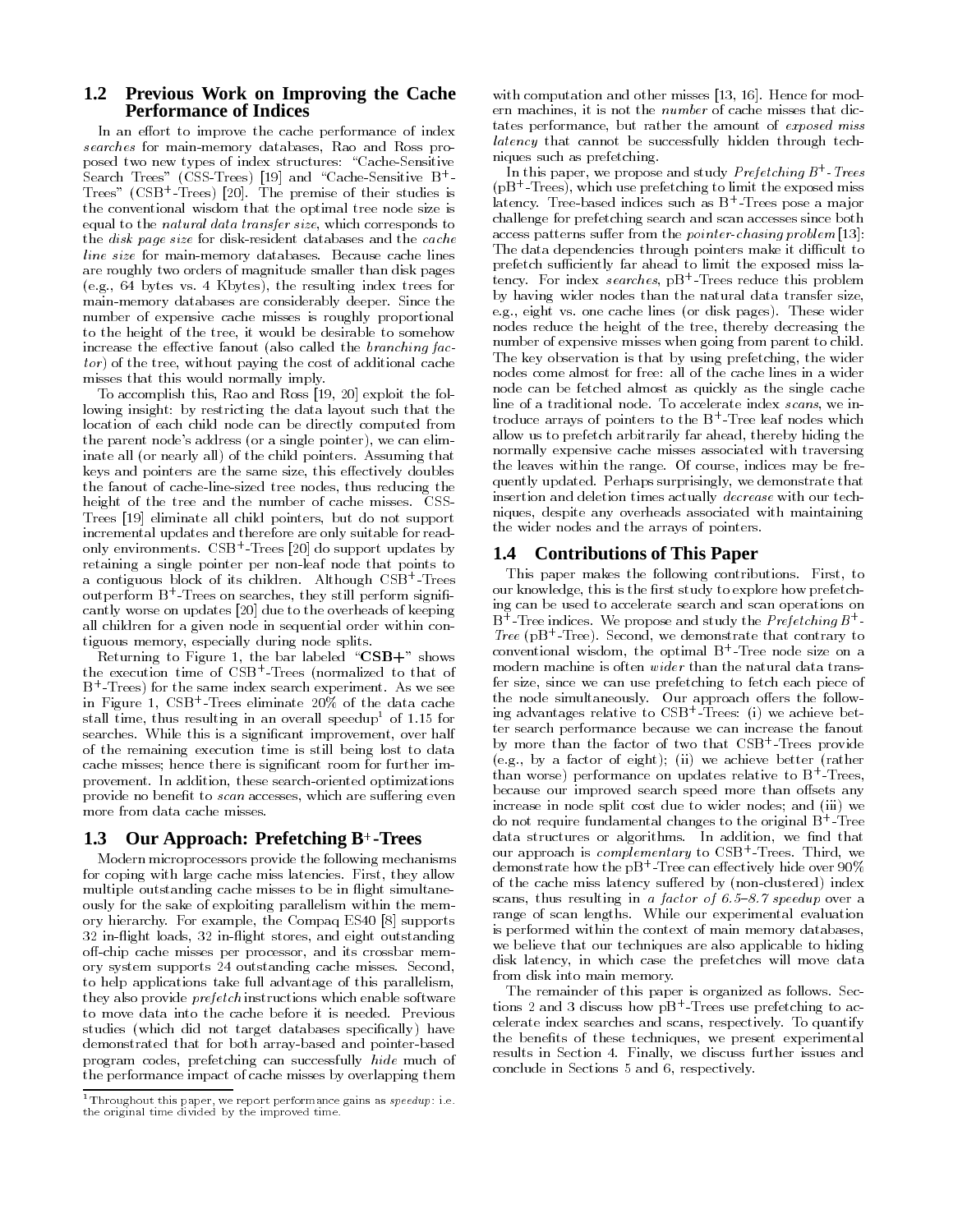

Figure 2: Performance of various B<sup>+</sup> -Tree searches where a cache miss to memory takes 150 cycles, and a subsequent access can begin 10 cycles later [8].

# **2. PREFETCHING INDEX SEARCHES**

Recall that during a B+ -Tree search, we start from the root, performing a binary search in each non-leaf node to determine which child to visit next. Upon reaching a leaf node, a final binary search returns the key position. Regarding the cache behavior, we expect at least one expensive cache miss to occur each time we move down a level in the tree. Hence the number of cache misses is roughly proportional to the height of the tree (minus any nodes that might remain in the cache if the index is reused). Thus, having wider tree nodes for the sake of reducing the height of the tree might seem like a good idea. Unfortunately, in the absence of prefetching (i.e. when all cache misses are equally expensive and cannot be overlapped), making the tree nodes wider than the natural data transfer size-i.e. a cache line for main-memory databases (and a disk page for  $disk-resident database s)$ —actually hurts performance rather than helps it, as has been shown in previous studies [19, 20]. The reason for this is that the number of additional cache misses at each node more than offsets the benefits of reducing the number of levels in the tree.

As a small example, consider a main-memory B'-Iree holding 1000 keys where the cache line size is 64 bytes and the keys, child pointers, and tupleIDs are all four bytes. If we limit the node size to one cache line, then the B'-lree will contain at least four levels. Figure  $2(a)$  illustrates the resulting cache behavior, where the four cache misses cost a total of 600 cycles on our Compaq ES40-based machine model [8]. If we double the node width to two cache lines, the height of the  $\rm B$  -lree can be reduced to *three* levels. However, as we see in Figure  $2(b)$ , this would result in  $six$ cache misses, thus increasing execution time by 50%.

With prefetching, however, it becomes possible to hide the latency of any miss whose address can be predicted suf ficiently early. Returning to our example, if we prefetch the second half of each two-cache-line-wide tree node so that it is fetched in parallel with the first half—as illustrated in Figure  $2(c)$ —we can achieve significantly *better* (rather than worse) performance compared with the one-cache-linewide nodes in Figure  $2(a)$ . The extent to which the misses can be overlapped depends upon the implementation details of the memory hierarchy, but the trend is toward supporting greater parallelism. In fact, with multiple cache and memory banks and crossbar interconnects, it is possible to completely overlap multiple cache misses. Figure 2(c) il-

Table 1: Terminology used throughout this pane

| 1000 L.<br>returnmology used unroughout this paper. |                                                                                  |  |  |  |  |  |  |
|-----------------------------------------------------|----------------------------------------------------------------------------------|--|--|--|--|--|--|
| Variable                                            | Definition                                                                       |  |  |  |  |  |  |
| w                                                   | # of cache lines in an index node                                                |  |  |  |  |  |  |
| m                                                   | # of child pointers in a one-line-wide node                                      |  |  |  |  |  |  |
| N                                                   | $\#$ of (key, tupleID) pairs in an index                                         |  |  |  |  |  |  |
| d.                                                  | # of child pointers in non-leaf node $(= w \times m)$                            |  |  |  |  |  |  |
| $T_1$                                               | full latency of a cache miss                                                     |  |  |  |  |  |  |
| $T_{\rm ne\underline{xt}}$                          | latency of an additional pipelined cache miss                                    |  |  |  |  |  |  |
| B                                                   | $\frac{T_1}{T_{\text{next}}}$<br>normalized memory bandwidth $\langle B \rangle$ |  |  |  |  |  |  |
| k.                                                  | # of nodes to prefetch ahead                                                     |  |  |  |  |  |  |
| Ċ                                                   | # of cache lines in jump-pointer array chunk                                     |  |  |  |  |  |  |
| $p^wB^+$ -Tree                                      | plain $pB^+$ -Tree with w-line-wide nodes                                        |  |  |  |  |  |  |
| $p_e^wB^+$ -Tree                                    | p <sup>w</sup> B <sup>+</sup> -Tree with <i>external</i> jump-pointer arrays     |  |  |  |  |  |  |
| $p_*^wB^+$ -Tree                                    | $p^wB^+$ -Tree with <i>internal</i> jump-pointer arrays                          |  |  |  |  |  |  |

lustrates the timing on our Compaq ES40-based machine model, where back-to-back misses to memory can be serviced once every 10 cycles, which is a small fraction of the overall 150 cycle miss latency. Therefore even without perfect overlap of the misses, we can still potentially achieve large performance gains (a speedup of 1.25 in this example) by creating wider than normal B++ iree nodes.

Hence the rst aspect of our pB+ -Tree design is to use prefetching to "create" nodes that are *wider* than the natural data transfer size, but where the entire miss penalty for each extra-wide node is comparable to that of an original B+ -Tree node.

# **2.1 Modifications to the B**<sup>+</sup> **-Tree Algorithm**

We consider a standard B+ -Tree node structure: Each  $m \sigma$ , leaf node is comprised of some number,  $\alpha \not\rightarrow \alpha$ childptr fields,  $d-1$  key fields,<sup>2</sup> and one keynum field that records the number of keys stored in the node (at most  $d-1$ ). (All notation is summarized in Table 1.) Each leaf node is comprised of  $d-1$  key fields,  $d-1$  associated tupleID fields, one keynum field, and one next-leaf field that points to the next leaf node in key order. Our first modification is to store the keynum and all of the keys prior to any of the pointers or tupleIDs in a node. This simple layout optimization allows the binary search to proceed without waiting to fetch all the pointers. Our search algorithm is a straightforward extension of the standard B'-lree algorithm, and we now describe only the parts that change.

- Search: Before starting a binary search, we prefetch all of the cache lines that comprise the node.
- **Insertion:** Since an index search is first performed to locate the position for insertion, all of the nodes on the path from the root to the leaf are already in the cache before the real insertion phase. The only additional cache misses are caused by newly allocated nodes, which we prefetch in their entirety before redistributing the keys.
- Deletion: We perform lazy deletion as in Rao and Ross [20]. If more than one key is in the node, we simply delete the key. It is only when the last key in a node is deleted that we try to redistribute keys or delete the node. Since index search is also performed prior to deletion, the entire root-to-leaf path is in the cache. Key redistribution is the only potential cause of additional misses; hence when all keys in a node are deleted, we prefetch the sibling node from which keys will be redistributed.

 $\lceil$  Throughout this paper, we consider for simplicity  $\hbar x e d$  size keys, tupleIDs, and pointers. We also assume that tupleIDs and pointers are the same size.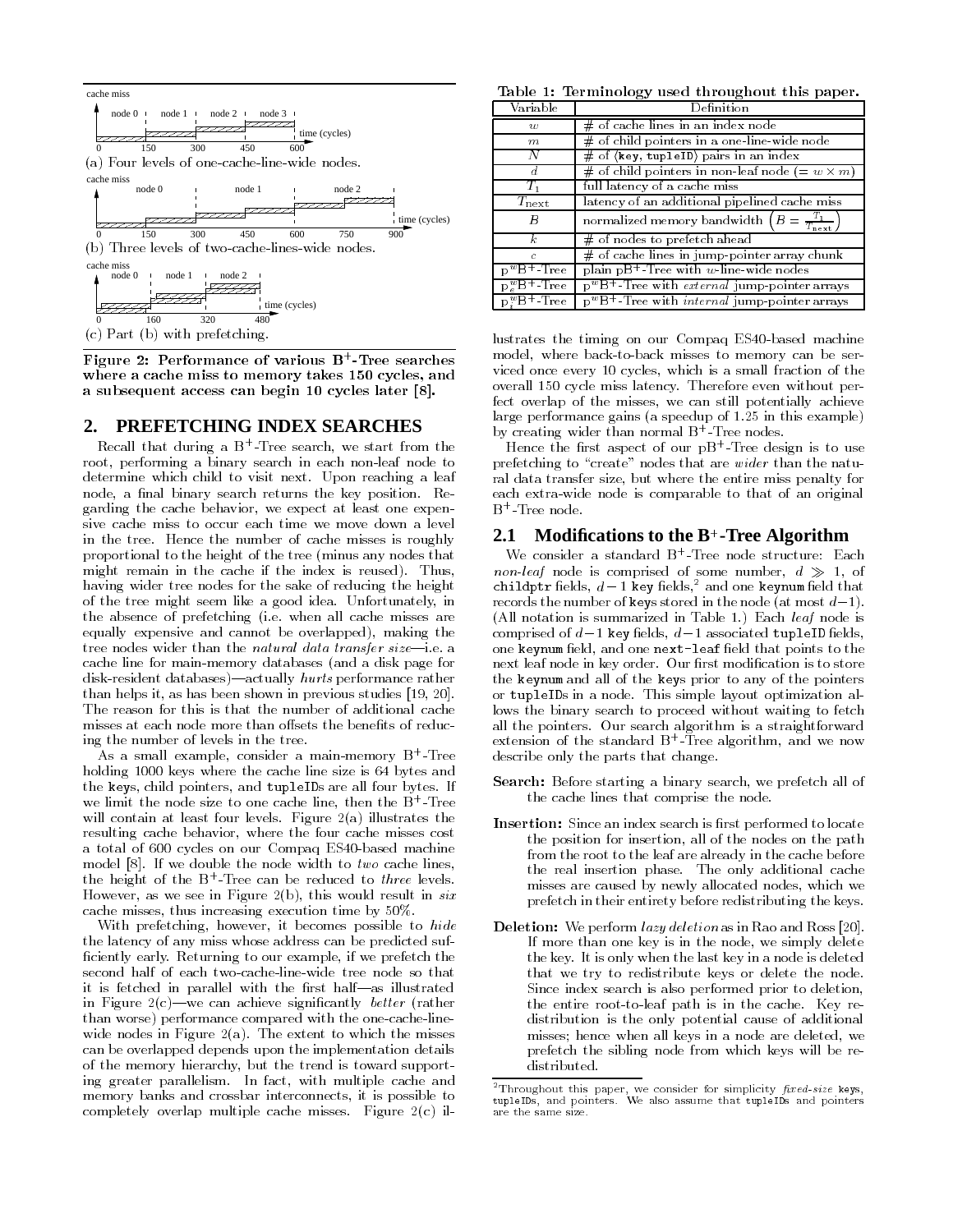Prefetching can also be used to accelerate the bulkload of a B+ -Tree. However, because this is expected to occur infrequently, we focus instead on the more frequent operations of search, insertion and deletion.

## **2.2 Qualitative Analysis**

As discussed earlier in this section, we expect search times to improve through our scheme because it reduces the num ber of levels in the B' - free without significantly increasing the cost of accessing each level. What about the performance impact on updates? Updates always begin with a search phase, which will be sped up. The expensive operations only occur either when the node becomes too full upon an insertion and must be split, or when a node becomes empty upon a deletion and keys must be redistributed. Although node splits and key redistributions are more costly with larger nodes, the relative frequency of these expensive events should decrease. Therefore we expect update performance to be comparable to, or perhaps even better than, B - Irees with single-line nodes.

The space overhead of the index is strictly reduced with wider nodes. This is primarily due to the reduction in the number of non-leaf nodes. For a full tree, each leaf node contains  $d-1$  (key, tupleID) pairs. The number of non-leaf nodes is dominated by the number of nodes in the level immediately above the leaf nodes, and hence is approximately  $\overline{d(d-1)}$ . As the fanout d increases with wider nodes, the node size grows linearly but the number of non-leaf nodes decreases quadratically, resulting in a near linear decrease in the non-leaf space overhead.

Finally, an interesting consideration is to determine the optimal node size, given prefetching. Should nodes simply be as wide as possible? There are two system parameters that affect this answer. The first is the extent to which the memory subsystem can overlap multiple cache misses. We quantify this as the latency of a full cache miss  $(T_1)$  divided by the additional time until another pipelined cache miss would also complete  $(T_{\text{next}})$ . We call this ratio (i.e.  $\frac{1}{T_{\text{next}}}$ ) the normalized bandwidth  $(B)$ . For example, in our Compaq  $\blacksquare$  . The model matrix  $\blacksquare$  . The  $\blacksquare$  is the  $\blacksquare$  the  $\blacksquare$  . The  $\blacksquare$ cycles, and hence  $B = 15$ . The larger the value of B, the greater the system's ability to overlap parallel accesses, and hence the greater likelihood of benefiting from wider index nodes. In general, we do not expect the optimal number of cache lines per node  $(w_{\text{optimal}})$  to exceed B, since beyond that point we could have completed a binary search and moved down to the next level in the tree. The second system parameter that potentially limits the optimal node size is the size of the cache, although in practice this does not appear to be a limitation given realistic values of B.

Let us now consider a more quantitative analysis of the optimal node width  $w_{\text{optimal}}$ . A pB+-free with N (key, tupleID) pairs contains at least  $\left\lceil \log_{d} \left( \frac{N}{d-1} \right) + 1 \right\rceil$  levels. With our data layout optimization of putting keys before child pointers,  $\frac{\tau}{4}$  of the node is read on average. Hence the average memory stall time for a search in a full tree is

$$
\begin{aligned}\n\left[\log_d \frac{N}{d-1} + 1\right] \times \left(T_1 + \left(\left\lceil \frac{3w}{4} \right\rceil - 1\right) \times T_{\text{next}}\right) \\
= T_{\text{next}} \times \left[\log_{wm} \frac{N}{wm-1} + 1\right] \times \left(B + \left\lceil \frac{3w}{4} \right\rceil - 1\n\end{aligned} \tag{1}
$$

By computing the value of  $w$  that minimizes this cost, we can nd woptimal . For example, in our simulations where  $\ldots$  = 8 and  $B = 15$ , by averaging over tree sizes  $N = 10^{\circ}, \dots, 10^{\circ},$ we can compute from equation (1) that woptimal  $=$  8. If the  $\sim$ memory subsystem bandwidth increases such that  $B = 50$ ,



Figure 3: Cache behaviors of index range scans.

then woptimal increases to 22.

In summary, comparing our pB+-Irees with conventional B+ -Trees, we expect better search performance, comparable or somewhat better update performance, and lower space overhead. Having addressed index search performance, we now turn our attention to index range scans.

#### **3. PREFETCHING INDEX SCANS**

Given starting and ending keys as arguments, an index range scan returns a list of either the tupleIDs or the tuples themselves with keys that fall within this range. First the starting Key is  ${searched}$  in the B+-Iree to locate the starting leaf node. Then the scan follows the next-leaf pointers, visiting the leaf nodes in order. As the scan proceeds, the tupleIDs (or tuples) are copied into a return buffer. This process stops when either the ending key is found or the return buffer fills up. In the latter case, the scan procedure pauses and returns the buffer to the caller (often a join node in a query execution plan), which then consumes the data and resumes the scan where it left off. Hence a range selection involves one key search and often multiple leaf node scan calls. Throughout this section, we will focus on range selections that return tupleIDs, although returning the tuples themselves (or other variations) is a straightforward extension of our algorithm, as discussed in the full paper [7].

As we saw already in Figure 1, the cache performance of range scans is abysmal: 84% of execution time is being lost to data cache misses in that experiment. Figure  $3(a)$  illustrates the problem: a full cache miss latency is suffered for each leaf node. A partial solution is to use the technique described in Section 2: If we make the leaf nodes multiple cache lines wide and prefetch each component of a leaf node in parallel, we can reduce the frequency of expensive cache misses, as illustrated in Figure 3(b). While this is helpful, our goal is to  $fully$  hide the miss latencies to the extent permitted by the memory system, as illustrated in Figure  $3(c)$ . In order to do that, we must first overcome the pointer-chasing problem.

#### **3.1 Solving the Pointer-Chasing Problem**

Figure  $4(a)$  illustrates the *pointer-chasing problem*, which was observed by Luk and Mowry [13, 14] in the context of prefetching pointer-linked data structures (i.e. linked-lists, trees, etc.) in general-purpose applications. Assuming that three nodes worth of computation are needed to hide the miss latency, then when node  $n_i$  in Figure 4(a) is visited, we would like to be launching a prefetch of node  $n_{i+3}$ . To compute the address of node  $n_{i+3}$ , we would normally follow the pointer chain through nodes  $n_{i+1}$  and  $n_{i+2}$ . However, this would incur the full miss latency to fetch  $n_{i+1}$  and then to fetch  $n_{i+2}$ , before the prefetch of  $n_{i+3}$  could be launched,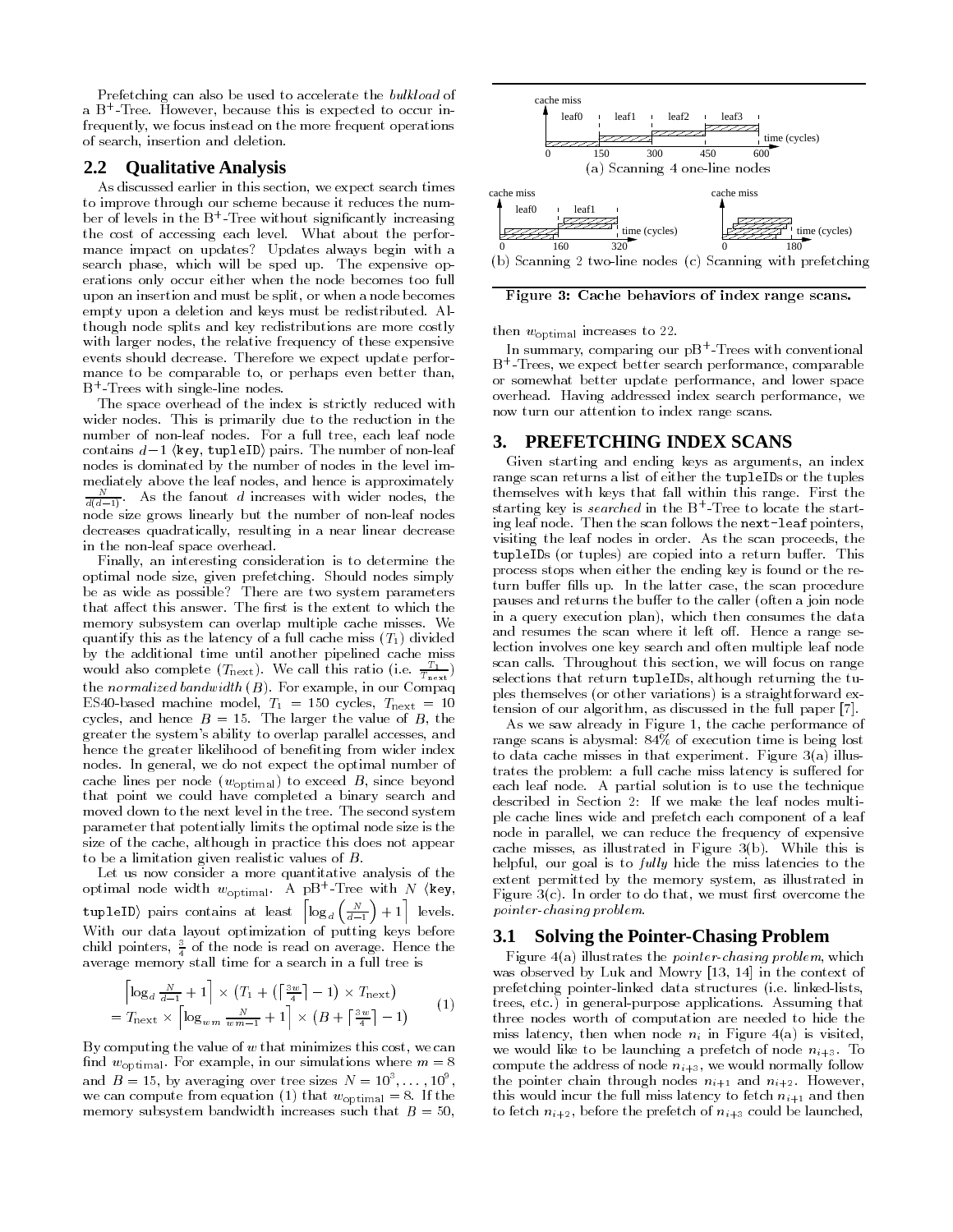

Figure 4: Addressing the pointer-chasing problem.

thereby defeating our goal of hiding the miss latency of  $n_{i+3}$ .

Luk and Mowry proposed two solutions to the pointerchasing problem that are applicable to linked lists [13, 14]. The first scheme (data-linearization prefetching) involves arranging the nodes in memory such that their addresses can be trivially calculated without dereferencing any pointers. For example, if the leaf nodes of the B+ -Tree are arranged sequentially in contiguous memory, they would be trivial to prefetch. However, this will only work in read-only situations, and we would like to support frequent updates. The second scheme (history-pointer prefetching) involves creating new pointers—called jump pointers—which point from a node to the node that it should prefetch. For example, Figure 4(b) shows how node  $n_i$  could directly prefetch node  $n_{i+3}$  using three-ahead jump pointers.

In our study, we will build upon the concept of jump pointers, but customize them to the specific needs of B+-Tree indices. Rather than storing jump pointers directly in the leaf nodes, we instead pull them out into a separate array, which we call the *jump-pointer array*, as illustrated in Figure  $4(c)$ . To initiate prefetching, a back-pointer in the starting leaf node is used to locate the leaf 's position within the jump pointer array; then based on the desired prefetching distance, an array offset is adjusted to find the address of the appropriate leaf node to prefetch. As the scan proceeds, the prefetching task simply continues to walk ahead in the jump-pointer array (which itself is also prefetched) without having to dereference the actual leaf nodes again.

Jump-pointer arrays are more flexible than jump pointers stored directly in the leaf nodes. We can adjust the prefetching distance by simply changing the offset used within the array. This allows dynamic adaptation to changing performance conditions on a given machine, or if the code migrates to different machines. In addition, the same jump-pointer array can be reused to target different latencies in the memory hierarchy (e.g., disk latency vs. memory latency).

From an abstract perspective, one might think of the jump-pointer array as a single large, contiguous array, as illustrated in Figure  $5(a)$ . This would be efficient in read-only situations, but in such cases we could simply arrange the leaf nodes themselves contiguously and use data-linearization prefetching [13, 14]. Therefore a key issue in implementing jump-pointer arrays is to handle updates gracefully.



# **3.2 Implementing Jump-Pointer Arrays to**

**Support Efficient Updates** Let us briefly consider the problems created by updates if we attempted to maintain the jump-pointer array as a single contiguous array as shown in Figure 5(a). When a leaf is deleted, we can simply leave an empty slot in the array. However, insertion can be very expensive. When a new leaf is inserted, an empty slot needs to be created in the appropriate position for the new jump pointer. If no nearby empty slots could be located, this could potentially involve copying a very large amount of data within the array in order to create the empty slot. In addition, for each jumppointer that is moved within the array, the corresponding back-pointer from the leaf node into the array also needs to be updated, which could be very costly too. Clearly we

We improve upon the naive contiguous array implementation in the following three ways. First, we break the contiguous array into a chunked linked list—as illustrated in Figure  $5(b)$ —which allows us to limit the impact of an insertion to its corresponding chunk. (We will discuss the chunk size selection later in Section 3.3).

would not want to pay such a high cost upon insertions.

Second, we actively attempt to interleave empty slots within the jump-pointer array so that insertions can proceed quickly. During bulkload or when a chunk splits, the jump pointers are stored such that empty slots are evenly distributed to maximize the chance of finding a nearby empty slot for insertion. When a jump-pointer is deleted, we simply leave an empty slot in the chunk.

Finally, we alter the meaning of the back-pointer in a leaf node to its position in the jump-pointer array such that it is merely a hint. The pointer should point to the correct chunk, but the position within that chunk may be imprecise. Therefore when moving jump pointers in a chunk for inserting a new leaf address, we do not need to update the hints for the moved jump pointers. We only update a hint field when: (i) the precise position in the jump-pointer array is looked up during range scan or insertion, in which case the leaf node should be already in cache and updating the hint is almost free; and (ii) when a chunk splits and addresses are redistributed, in which case we are forced to update the hints to point to the new chunk. The cost of using hints, of course, is that we need to search for the correct location within the chunk in some cases. In practice, however, the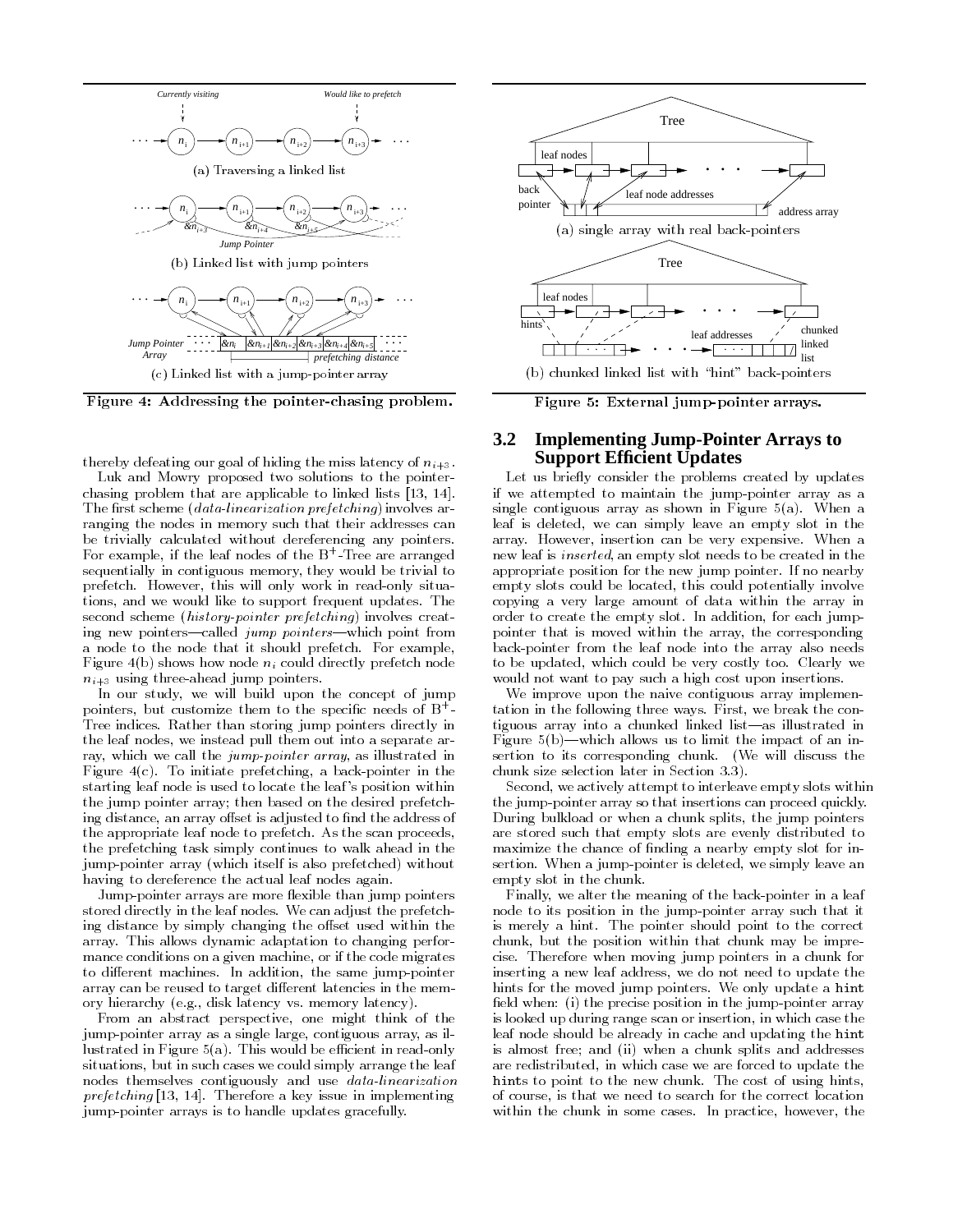hints appear to be good approximations of the true positions, and searching for the precise location is not a costly operation (e.g., it should not incur any cache misses).

In summary, the net effect of these three enhancements is that nothing moves during deletions, typically only a small number of jump pointers (between the insertion position and the nearest empty slot) move during insertions, and in neither case do we normally update the hints within the leaf nodes. Thus we expect jump-pointer arrays to perform well during updates.

#### **3.3 Algorithm and Qualitative Analysis**

Having described the data structure to facilitate prefetching, we now describe our prefetching algorithm. Recall that the basic range scan algorithm consists of a loop that visits a leaf on each iteration by following a next-leaf pointer. To support prefetching, we add prefetches both prior to this loop (for the startup phase), and inside the loop (for the steady-state phase). Let <sup>k</sup> be the desired prefetching distance, in units of leaf nodes (we discuss below how to select  $k$ ). During the startup phase, we issue prefetches for the first  $k$  leaf nodes.<sup>3</sup> These prefetches proceed in parallel, exploiting the available memory hierarchy bandwidth. During each loop iteration (i.e. in the steady-state phase), prior to visiting the current leaf node in the range scan, we prefetch the leaf node that is <sup>k</sup> nodes after the current leaf node. The goal is to ensure that by the time the basic range scan loop is ready to visit a leaf node, that node is already prefetched into the cache. With this framework in mind, we now describe further details of our algorithm.

First, in the startup phase, we must locate the jump pointer of the starting leaf within the jump-pointer array. To do this, we follow the hint pointer from the starting leaf to see whether it is precise—i.e. whether the hint points to a pointer back to the starting leaf. If not, then we start searching within the chunk in both directions relative to the hint position until the matching position is found. As discussed earlier, the distance between the hint and the actual position appears to be small in practice.

Second, we need to prefetch the jump-pointer chunks as well as the leaf nodes, and handle empty slots in the chunks. During the startup phase, both the current chunk and the next chunk are prefetched. When looking for a jump pointer, we test for and skip all empty slots. If the end of the current chunk is reached, we will go to the next chunk to get the first non-empty jump-pointer (there is at least one nonempty jump pointer or the chunk should have been deleted). We then prefetch the next chunk ahead in the jump-pointer array. Because we always prefetch the next chunk before prefetching any leaf nodes pointed to by the current chunk, we expect the next chunk to be in the cache by the time we access it.

Third, although the actual number of tupleIDs in the leaf node is unknown when we do range prefetching, we will assume that the leaf is full and prefetch the return buffer area accordingly. Thus the return buffer will always be prefetched sufficiently early.

We now discuss how to select the prefetching distance and the chunk size.

Selecting the prefetching distance  $k$ . The prefetching distance (k, in units of nodes to prefetch ahead) is selected as follows. Normally this quantity is derived by dividing the expected worst-case miss latency by the computation time spent on one leaf node (similar to what has been done in other contexts [16]). However, because the computation time associated with visiting a leaf node during a range scan is quite small relative to the miss latency, we will assume that the limiting factor is the memory bandwidth. Roughly speaking, we can estimate this bandwidth-limited prefetching distance as

$$
k = \left\lceil \frac{B}{w} \right\rceil,\tag{2}
$$

where  $B$  is the normalized memory bandwidth and  $w$  is the number of cache lines per leaf node, as defined in Table 1. In practice, there is no problem with increasing  $k$  a bit to create some extra slack, because any prefetches that cannot proceed are simply buffered within the memory system.<sup>4</sup>

Selecting the chunk size  $c$ . Chunks must be sufficiently large to ensure that we only need to prefetch one chunk ahead to hide the miss latency of accessing the chunks themselves. Recall that during the steady-state phase of a range scan, when we get to a new chunk, we immediately prefetch the next chunk ahead so that we can overlap its fetch time with the time it takes to prefetch the leaf nodes associated with the current chunk. Since the memory hierarchy only has enough bandwidth to initiate  $B$  cache misses during the time it takes one cache miss to complete, the chunks would clearly be large enough to hide the latency of fetching the next chunk if they contained at least  $B$  leaf pointers (there is at least one cache line access for every leaf visit). For a full tree with no empty leaf slots and no empty chunk slots, each cache line can hold  $2m$  leaf pointers (since there are only pointers and no keys), in which case we can estimate the minimum chunk size in units of cache lines as

$$
c = \left\lceil \frac{B}{2m} \right\rceil. \tag{3}
$$

To account for empty chunk slots, we can multiply the denominator in equation (3) by the occupancy of chunk slots (a value similar to the bulkload factor), which would increase <sup>c</sup> somewhat. Another factor that could (in theory) dictate the minimum chunk size is that each chunk should contain at least  $k$  leaf pointers so that our prefetching algorithm can get sufficiently far ahead. However, since  $k \leq B$  from equa- $\bar{\text{tion}}$  (2), the chunk size in equation (3) should be sufficient. Increasing c beyond this minimum value to create some extra slack for empty leaf nodes and empty chunk slots does not hurt performance in practice.4

Remarks. Given sufficient memory system bandwidth, our prefetching scheme hides the full memory latency experienced at every leaf node visited during range scan operations. With the data structure improvements in Section 3.2, we also expect good performance on updates.

However, there is a space overhead associated with the jump-pointer array. Since the jump pointer array only contains one pointer per leaf node, the space overhead is relatively small. Since a next-leaf pointer and a back-pointer are stored in every leaf, there are at most  $d-2$  (key, tupleID) pairs in every leaf nodes  $(d$  is defined in Table 1). So the jump pointer for a full leaf node only takes  $\frac{1}{2(d-2)}$  as much space as the leaf node. Given our technique described earlier in Section 2 for creating wider B+ -Tree nodes, the resulting increase in the fanout  $d$  will help reduce this overhead. How-

<sup>&</sup>quot; Note that the buffer area to hold the resulting tupleIDs needs also to be prefetched; to simplify presentation, when we refer to "prefetch-<br>ing a leaf node" in the range scan algorithm, we mean prefetching the cache lines for both the leaf node and the buffer area where the tupleID<sup>s</sup> are to be stored.

<sup>4</sup>Details are in the full paper [7].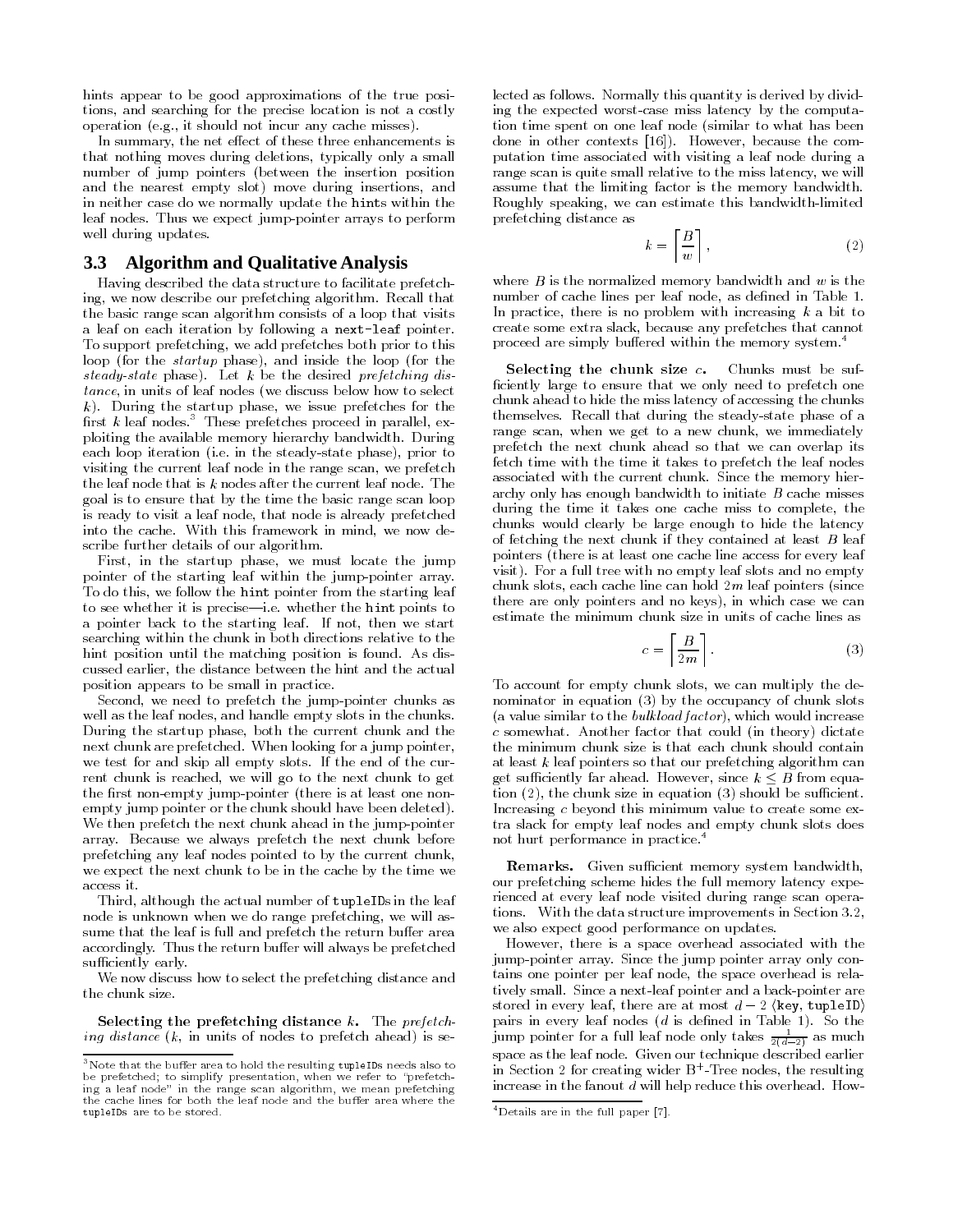

Figure 6: Internal jump-pointer arrays.

ever, if this space overhead is still a concern, we now describe how it can be reduced further.

## **3.4 Internal Jump-Pointer Arrays**

So far we have described how a jump-pointer array can be implemented by creating a new *external* structure to store the jump pointers (as illustrated earlier in Figure 5). However, there is an existing structure  $within$  a B'-free that  $\,$ already contains pointers to the leaf nodes, namely, the parents of the leaf nodes. We will refer to these parent nodes as the bottom non-leaf nodes. The child pointers within a bottom non-leaf node correspond to the jump-pointers within a chunk of the external jump-pointer array described in Section 3.2. A key difference, however, is that there is no easy way to traverse these bottom non-leaf nodes quickly enough to perform prefetching. A potential solution is to connect these bottom non-leaf nodes together in leaf key order using linked-list pointers. (Note that this is sometimes done already for concurrency control purposes [22].)

Figure 6 illustrates the internal jump-pointer array. Note that leaf nodes do not contain back-pointers to their positions within their parents. It turns out that such pointers are not necessary for this internal implementation, because the position will be determined during the search for the starting key. If we simply retain the result of the bottom non-leaf node's binary search, we will have the position to initiate the prefetching appropriately.

This approach is attractive with respect to space over head, since the only overhead is one additional pointer per bottom non-leaf node. The overhead of updating this pointer should be insignicant, because it only needs to be changed in the rare event that a bottom non-leaf node splits or is deleted. One potential limitation of this approach, however, is that the length of a "chunk" in this jump-pointer array is dictated by the B+-Iree structure, and may not be easily adjusted to satisfy large prefetch distance requirements (e.g., for hiding disk latencies).

tions  $\mathbf{p}_e^H$ -Tree" and  $\mathbf{p}_i^H$ -Tree" to refer to  $pB^+$ -Trees with external and internal jump-pointer arrays, respectively. Further details on the algorithms using external and internal jump pointer arrays can be found in the full paper [7].

## **4. EXPERIMENTAL RESULTS**

To facilitate comparisons with CSB+ -Trees, we present our experimental results in a main-memory database environment. We begin by describing the framework for the experiments, including our performance simulator and the implementation details of the index structures that we com pare. The three subsections that follow present our experimental results for index search, index scan, and updates. Finally, we present a detailed cache performance study for a few of our earlier experiments.

#### **4.1 Experimental Framework**

Machine Model. We evaluate the performance impact of *Prefetching B' - Irees* through detailed simulations

Table 2: Simulation parameters.

| Pipeline Parameters             |                    |
|---------------------------------|--------------------|
| Clock Rate                      | 1 GHz              |
| Issue Width                     | 4 insts/cycle      |
| <b>Functional Units</b>         | 2 Integer, 2 FP,   |
|                                 | 2 Memory, 1 Branch |
| Reorder Buffer Size             | 64 insts           |
| Integer Multiply/Divide         | $12/76$ cycles     |
| All Other Integer               | 1 cycle            |
| FP Divide/Square Root           | $15/20$ cycles     |
| All Other FP                    | 2 cycles           |
| <b>Branch Prediction Scheme</b> | gshare  15         |

|                           | Memory Parameters           |
|---------------------------|-----------------------------|
| Line Size                 | 64 bytes                    |
| Primary Data Cache        | 64 KB, 2-way set-assoc.     |
| Primary Instruction Cache | 64 KB, 2-way set-assoc.     |
| Miss Handlers             | 32 for data, 2 for inst.    |
| Unified Secondary Cache   | 2 MB, direct-mapped         |
| Primary-to-Secondary      | 15 cycles (plus any delays  |
| Miss Latency              | due to contention)          |
| Primary-to-Memory         | 150 cycles (plus any delays |
| Miss Latency              | due to contention)          |
| Main Memory Bandwidth     | 1 access per 10 cycles      |

of fully-functional executables running on a state-of-the-art machine. Since the gap between processor and memory speeds is continuing to increase dramatically with each new generation of machines, it is important to focus on the performance characteristics of machines in the near future rather than in the past. Hence we base our memory hierarchy on the Compaq ES40 [8] (one of the most advanced computer systems announced to date), but we update it slightly to include a dynamically-scheduled, superscalar processor similar to the MIPS R10000 [23] running at a clock rate of 1 GHz. The simulator performs a cycle-by-cycle simulation, modeling the rich details of the processor including the pipeline, register renaming, the reorder buffer, branch prediction, branching penalties, the memory hierarchy (including all forms of contention), etc. Table 2 shows the key parameters of the simulator.

Given the parameters in Table 2, one can see that the normalized memory bandwidth  $(B)$ —i.e. the number of cache misses to memory that can be serviced simultaneously-is:

$$
B = \frac{T_1}{T_{\text{next}}} = \frac{150}{10} = 15. \tag{4}
$$

This is slightly pessimistic compared with the actual Compaq ES40 [8], where  $B = 16.25$ , and is intended to reflect other recent memory system designs [3]. As shown in the full paper  $[7]$ , small variations in  $B$  do not substantively alter the results of our studies.

We compiled our C source code into MIPS executables using version 2.95.2 of the gcc compiler with optimization flags enabled. We added prefetch instructions to the source code by hand, using the gcc ASM macro to translate these directly into valid MIPS prefetch instructions.

B+ - Trees Studied and Implementation Details. Our experimental study compares pB+- frees of various node widths w with B+-trees and CSB+-trees. We consider both  $p_e$  B+-Trees and  $\bar{p}_i$  B  $\pm$  Trees (described earlier in Sections 3.2–3.3) and Section 3.4, respectively). We also consider the combination of both pB+-Iree and CSB+-Iree techniques, which we denote as a pUSB ' - Iree.

We implemented bulkload, search, insertion, deletion, and range scan operations for: (1) standard B+ - frees; (ii) p = B+ rees for node widths  $w = 2, 4, 8, 8$  and 16; (iii)  $p_e^*$ B+ - frees; and (iv)  $\bar{\mathbf{p}}_i$  B - Irees. For these latter two cases, the node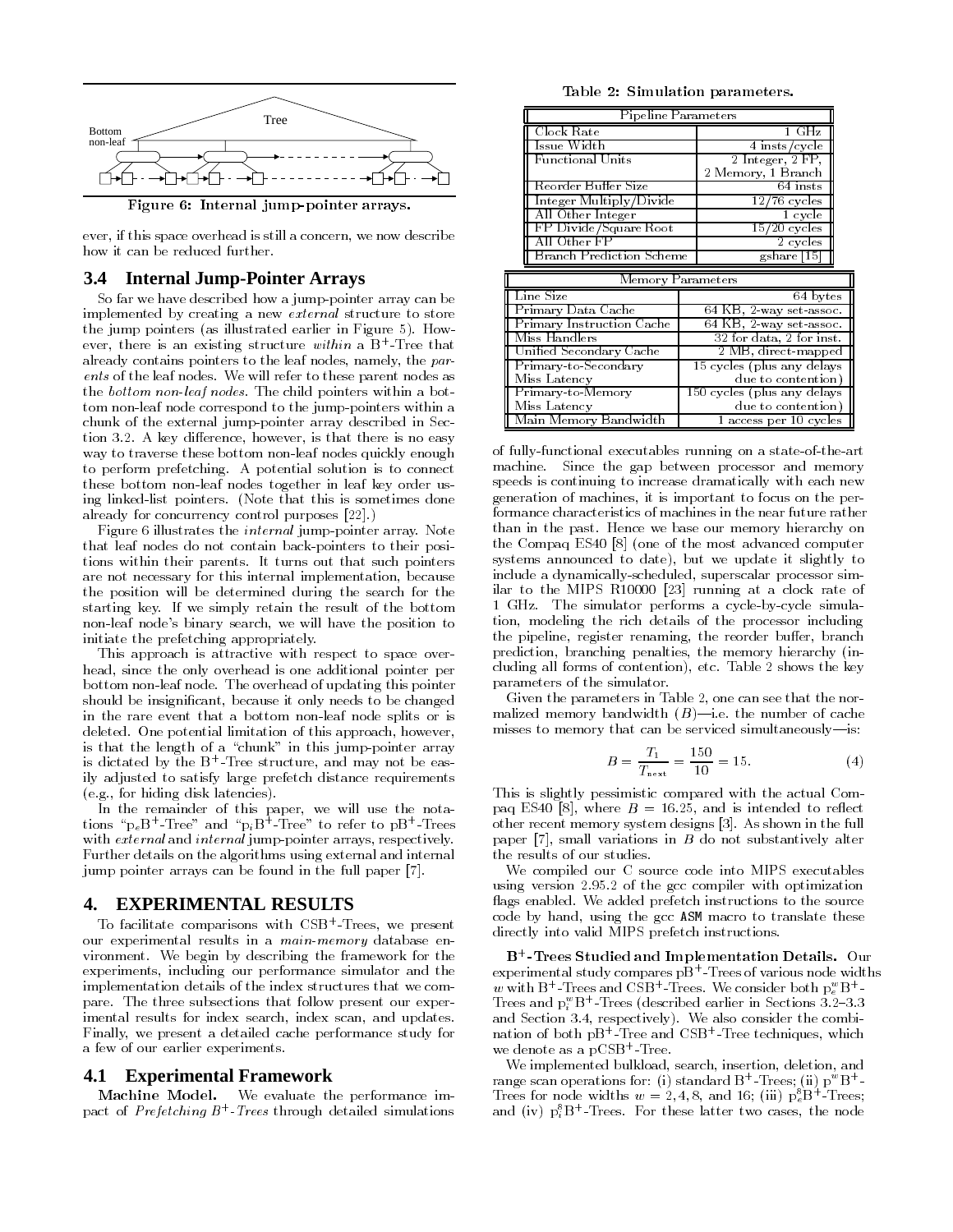width  $w = 8$  was selected because our experiments showed that this choice resulted in the best search performance (consistent with the analytical computation in Section 2). We also implemented bulkload and search for  $\cup$ SB+-frees and  $$ pCSB+ -Trees. Although we did not implement insertion or deletion for CSB+ -Trees, we conduct the same experiments as in Rao and Ross [20] (albeit in a different memory hierarchy) to facilitate a comparison of the results. Although Rao and Ross present techniques to improve CSB+-Iree search performance within a node [20], we only implemented standard binary search for all the trees studied because our focus is on memory performance (which is the primary bottleneck, as shown earlier in Figure 1).

Our pB+ -Tree techniques improve performance over a range of key, pointer, and tupleID sizes. For concreteness, we report experimental results where the keys, pointers, and tupleIDs are 4 bytes each, as was done in previous studies [19, 20]. As discussed in Section 2, we use a standard B - Iree node structure, consistent with previous studies. For the B+ -Tree, each node is one cache line wide (i.e. 64 bytes). Each non-leaf node contains a keynum field, 7 key fields and 8 childptr fields, while each leaf node contains a keynum field, 7 key fields, 7 associated tupleID fields, and a next-leaf pointer. The nodes of the pB+-Irees are the same as the B+-Irees, except that they are wider. So for eight-cache-line-wide nodes, each non-leaf node is 512 bytes and contains a keynum field, 63 key fields, and 64 childptr fields, while each leaf node contains a keynum field, 63 key fields, 63 associated tupleID fields, and a next-leaf pointer. ror the pab - free, non-leaf nodes have the same structure as for the pB+-iree, while each leaf node has a hint field and one fewer key and tupleID fields. The only difference with a  $\mathrm{p}_i^+$ B+-free compared to a pB+-free is that each bottom non-leaf node has a next-sibling pointer, and one fewer key and childptr fields. For the CSB+-Iree and the pCSB+ -Tree, each non-leaf node has only one childptr neld. For example, a CSB '-lree non-leaf node has a keynum field, 14 key fields, and a childptr field. All tree nodes are

For the  $p_e^8B^+$ -Tree and  $p_i^8B^+$ -Tree experiments, we need to select the prefetch distance (for both) and the chunk size (for the former). According to equations (2) and (4) and (4) and (4) and (4), we can expect to equations (2) and (4), we can expect to expect to equations (2) and (4), we can expect to expect the correlations (2) and (4), should select  $k = \left\lceil \frac{B}{w} \right\rceil =$ should select  $k = \left\lceil \frac{B}{w} \right\rceil = \left\lceil \frac{15}{8} \right\rceil = 2$ . However, as discussed<br>in Section 3, it is often advantageous to slightly increase k in order to create some extra slack. We set  $k = 3$ , to create extra slack for the prefetching of chunks and non-leaf nodes. (Our sensitivity analysis in [7] showed that selecting  $k = 2$ , 3, or 4 results in similar scan performance.) As for the chunk lows, we should select c to be at least  $\left[\frac{B}{2m}\right] = \left[\frac{15}{16}\right] = 1$ . We lows, we should select c to be at least  $\left\lceil \frac{B}{2m} \right\rceil = \left\lceil \frac{15}{16} \right\rceil = 1$ . We conservatively select  $c = 8$ —i.e. each chunk is 8 cache lines wide—so that each chunk contains 126 leaf pointer fields. (Our sensitivity analysis [7] showed that selecting  $c = 1$ through 32 results in similar scan performance.)

#### **4.2 Search Performance**

we first evaluate index search performance for B' - frees,  $\cup$  $\cup$ B + Irees, p $\cap$ B + Irees (where  $w = 2, 4, 8,$  and 16), and p=USB+-Irees (which combine our prefetching approach with CSB+ -Trees).

Varying the number of leaf nodes. Figure 7 shows the execution time of 100K random searches after bulkloading 10K, 30K, 100K, 300K, 1M, 3M, and 10M keys into the trees (nodes are 100% full except the root)." In the experi-



Figure 7: 100K searches after bulkloading 10K-10M keys.

Table 3: The number of levels in trees for Figure 7.

|                           | Number of Keys |   |   |   |   |   |  |  |  |  |
|---------------------------|----------------|---|---|---|---|---|--|--|--|--|
| Tree Type                 |                |   |   |   |   |   |  |  |  |  |
| $B+$ Tree                 |                |   |   |   |   | 8 |  |  |  |  |
| $CSB+$ -Tree              |                | 5 | 5 | 5 | 6 |   |  |  |  |  |
| $\overline{D^2B^+}$ -Tree |                |   | 5 | 5 | 6 | Р |  |  |  |  |
| $p^4B^+$ -Tree            | 3              | З |   |   |   | 5 |  |  |  |  |
| $p^8B^+$ -Tree            | З              | З | З |   |   |   |  |  |  |  |
| $5^{16}B^{+}$ Tree        | ച              | З | З | З | З |   |  |  |  |  |
| $pCSB^+$ -Tree            | 3              | З | З | З | З |   |  |  |  |  |

ments shown in Figure  $7(a)$ , search operations are performed one immediately after another (the \warm cache" case); whereas in the experiments shown in Figure 7(b), the cache is cleared between each search (the "cold cache" case). Depending on the operations performed between the searches, the real-world performance of an index search would lie in between the two extremes: closer to the warm cache case for index joins, while often closer to the cold cache case for single value selections. From these experiments, we see that: (i) the B+-Iree has the worst performance; (ii) the trees with wider nodes and prefetching support (pB+-frees, pCSB+-Tree) all perform better than their non-prefetching counterparts (B+ - Iree, CSB+ - Iree); and (iii) the p<sup>-</sup>B+ - Iree is comparable to or better than all other pB'-Irees over the the p<sup>8</sup>B<sup>+</sup>-Tree over the B<sup>+</sup>-Tree is between a factor of 1.27 to  $1.47.$  The warm cache speedup of the  $p^+B^+$  -free over the CSB+ -Tree is between a factor of 1.14 to 1.28 once the tree no longer fits in the L2 cache. Likewise, the cold cache speedups are 1.32 to 1.55 and 1.14 to 1.34, respectively.

The cold cache curves provide insight into the index search performance. The trend of every single curve is clearly shown in the cold cache experiment: the curves all increase in discrete large steps, and within the same step they increase only slightly. The large steps for a curve occur when the number of levels in the tree increases. This can be veried by examining Table 3, which depicts the number of levels in the tree for each data point plotted in Figure 7. Within a step, additional leaf nodes result in more keys in the root node (the other nodes in the tree remain full), which in turn increases the cost to search the root. The step-up trend is blurred in the warm cache curves because the top levels of the tree may remain in the cache. For different curves, we can see that generally the higher the tree structure, the larger the search cost; when trees are of the same height, the smaller node size yields better performance. We

 $5$ Note that throughout this paper, "K" and "M" correspond to 1000

and 1,000,000, respectively, except for when we refer to the size of amemory structure (e.g., a cache), in which case they correspond to1024 and 1,048,576, respectively.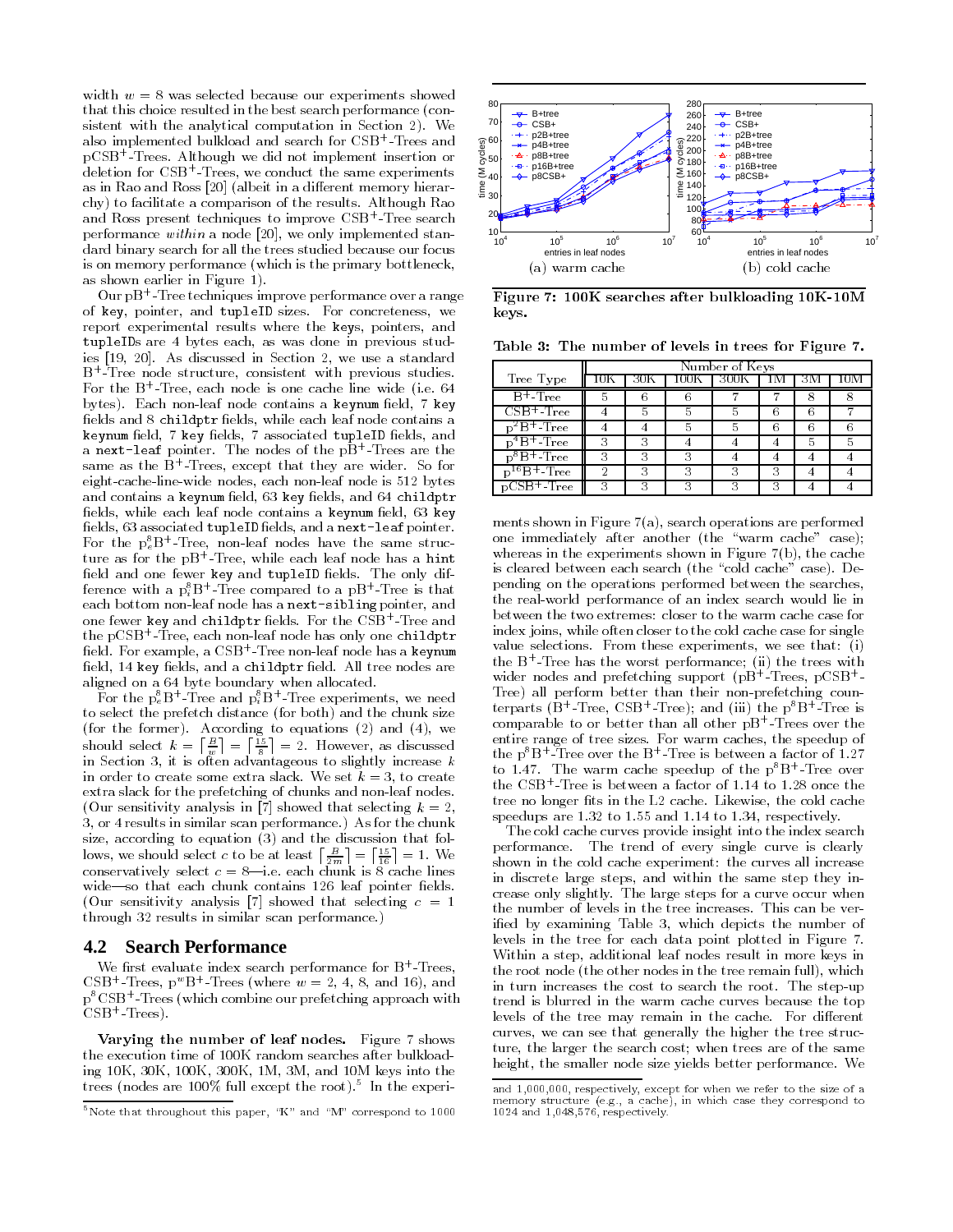

Figure 8: 100K searches after bulkloading 3M keys with various bulkload factors.

conclude that the performance gains for wider nodes stem mainly from the resulting decrease in tree height.

Another observation worth mentioning is that when the number of levels are the same, the p<sup>-</sup>B+ - free and the CSB+ -Tree have very similar performance. This is because the second cache line in a p<sup>-</sup>B' - Iree node stores pointers, and the cost of retrieving these second lines is partly hidden by the key comparisons. By eliminating all but one pointer, the USB+-Iree has almost the same number of keys as the p-B+-Iree, resulting in similar key comparison costs.

Varying the bulkload factor. Figure 8 shows the effect on search performance of varying the bulkload factor. All the trees are bulkloaded with 3M  $\langle$ key, tupleID $\rangle$  pairs, with bulkload factors of 60%, 70%, 80%, 90%, and 100%. Because the actual number of used entries in leaf nodes in an experiment is the product of the bulkload factor and the maximum number of slots (rounded to the nearest integer), we computed and used the true percentage of used entries when plotting the data-hence they may not be aligned with the target bulkload factors. As in the previous experiments, Figure 8 shows that: (i) the B+ -Tree has the worst performance; (ii) the trees with wider nodes and prefetching support (pB+-Irees, pCSB+-Iree) all perform better than their non-prefetching counterparts (B -lree, CSB -lree); and (iii) the p-B+ - free is the best of all the pB+ - frees.

In the cold cache experiment, we see a step-down pattern in the curves: the steps correspond to the number of levels in the trees, since the tree height decreases (in a step-wise fashion) as the bulkload factor increases. Within a step, however, the curves increase slightly. This is because in our bulkload algorithms, the bulkload factor also determines the number of keys in non-leaf nodes. So the larger the bulkload factor, the larger the number of keys in each non-root node, and hence the larger the key comparison cost.

In the full paper [7], we also present experimental results for mature trees [20], created by bulkloading 10% of the  $\langle$ key, tupleID $\rangle$  pairs and then inserting the remaining 90%. We find similar performance for mature trees as for trees immediately after bulkloads.

Searches on trees with jump-pointer arrays. Our next experiment determines whether the different structures for speeding up range scans have an impact on search performance. We use node width  $w = 8$  for these experiments, because the p<sup>-</sup>B' - Iree resulted in the best search performance<br>among the pB<sup>+</sup> -Trees. Figure 9 compares the search performance of the p $\mathsf{B}^*\mathbf{B}^*$  - Tree, the p $\mathsf{B}_e\mathbf{B}^*\text{--}$  Tree, and the p $\mathsf{B}^*\mathbf{B}^*\text{--}$  Tree. The same experiments as in Figure 7 were performed. Recall that both the  $\bar{\mathbf{p}_e}$  B  $^+$  - Iree and the  $\bar{\mathbf{p}_i}$  B  $^+$  - Iree consume  $s$ pace in the tree structures relative to the p $\,$  B  $\,$  - <code>iree: the  $\,$  - </code> maximum number of keys in leaf nodes is one fewer for the



Figure 9: 100K searches after bulkloading 10K to 10M keys into p8B+ -Trees with and without jumppointer arrays.



Figure 10: Range scan performance.

 $\mathrm{p}_{e}$ B' - Iree, and the maximum number of keys in bottom non-leaf nodes is one fewer for the  $\bar{\rm p_i}$  B  $^\prime$  - free. Figures 9(a) and  $9(b)$  show that these differences have a negligible impact on search performance. In one cold cache case, when 10M keys are in the tree, the  $\bar{\rm p_e}$ B - Iree suffers from having one more level than the other two trees, but otherwise both the warm and cold cache performances are basically the same for all three trees, over the entire range of 10K to 10M keys.

#### **4.3 Range Scan Performance**

In our next set of experiments, we evaluate the effectiveness of our techniques for improving range scan performance. We compare B  $-$  Trees, p $\bar{B}$   $\bar{B}$  - Trees, p $\bar{e}$ B  $-$  Trees, and p $\bar{i}$  B  $-$ Trees. As indicated above, we restrict our attention to node width  $w = 8$  because this is the best width for searches, which are presumed to occur more frequently than range scans. As discussed in Section 4.1, we set the prefetching distance to 3 nodes and the chunk size to 8 cache lines.

Varying the range size and the bulkload factor. Figure 10 shows the execution time of range scans while varying (a) the number of tupleIDs to scan per request (i.e. the size of the range), or (b) the bulkload factor. Because of the large performance gains for pB+-frees, the execution time is shown on a logarithmic scale. In Figure 10(a), the trees are bulkloaded with 3M (key, tupleID) pairs, using a 100% bulkload factor. Then 100 random starting keys are selected, and a range scan is requested for  $m$  tupleIDs starting at that starting key value, for  $m = 10, 100, 1K$ , 10K, 100K, and 1M. The execution time plotted for each m is the total for the 100 starting keys. In Figure 10(b), the trees are bulkloaded with  $3M$  (key, tupleID) pairs, with bulkload factors of 60%, 70%, 80%, 90%, and 100%. 100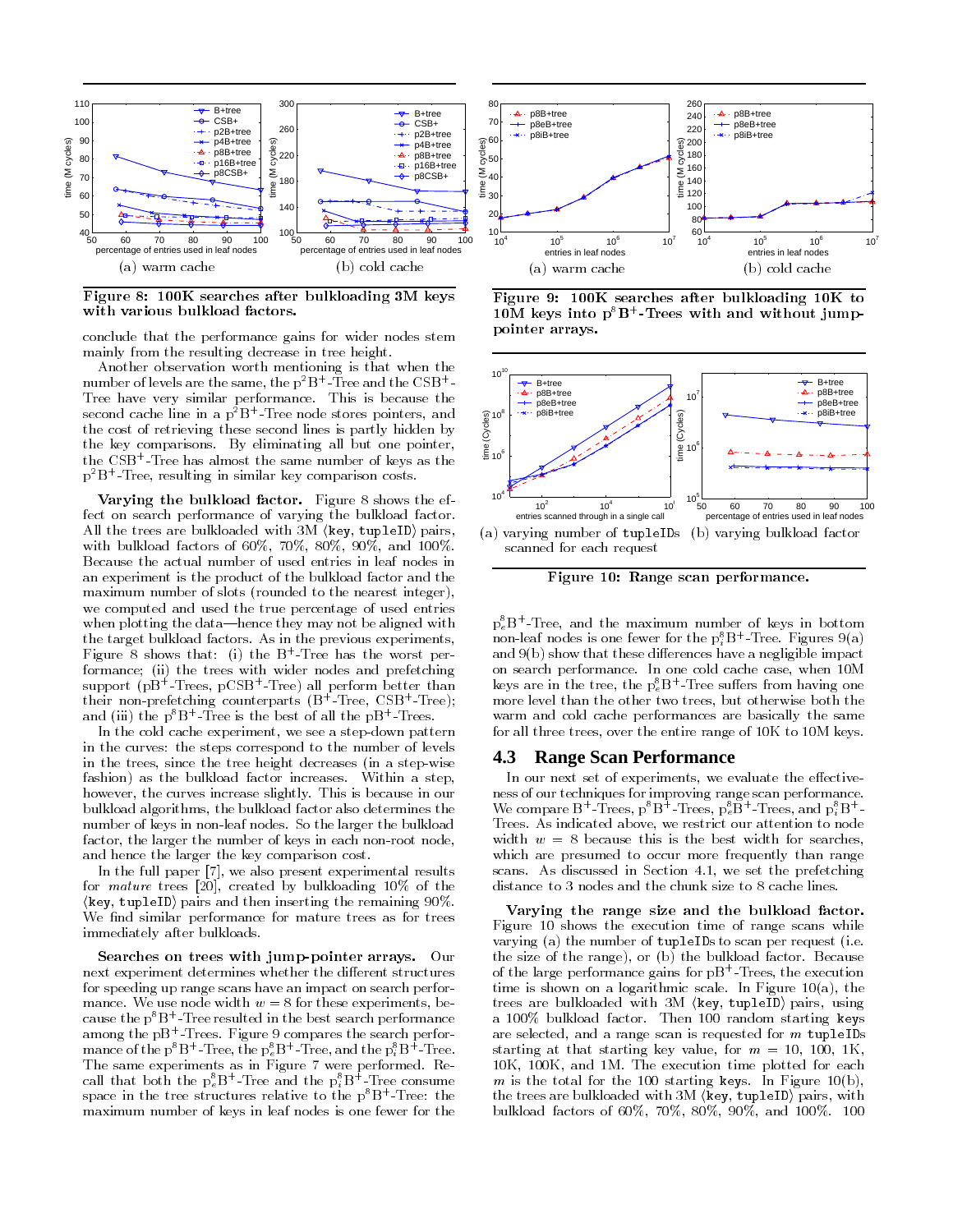

Figure 11: Large (segmented) range scans with various bulkload factors.

random starting keys are then selected, and a range scan is requested for 1000 tuple IDs starting at that value. Between the range scan requests, the caches are cleared to more accurately reflect scenarios in which range scan requests are interleaved with other database operations or application programs (which would tend to evict any cache-resident nodes).

As we see in Figure 10,  $p_e^*B$  ' - Irees and  $p_i^*B$  ' - Irees achieve a *factor of 6.5 to 8.7 speedup* over standard B' - frees for range scans of 1K to 1M tupleIDs. As the bulkload factor decreases, the number of leaf nodes to be scanned increases (since we must skip an increasing number of empty slots), and hence our prefetching schemes achieve even larger speedups. Figure 10 also shows the contribution of both aspects of our pB' - Iree design to overall performance. First, extending the node size and simultaneously prefetching all cache lines within a node while scanning (and performing the initial search)—similar to what was illustrated earlier in Figure  $3(b)$ —results in a speedup of 3.5 to 3.7, as shown by the difference between p~B+-lrees and B+-lrees in Figure 10. Second, by also using jump-pointer arrays to prefetch ahead across the (extra-wide) leaf nodes, we see an additional speedup of roughly 2 in this case, as shown by the improvement of both  $\bar{\mathbf{p}}_{e}$ B - Irees and  $\bar{\mathbf{p}}_{i}$  B - Irees over p°B - Irees in Figure 10. Since both  $\bar{\mathbf{p}_e} \mathbf{B}^*$  -Irees and  $\bar{\mathbf{p}_i} \mathbf{B}^*$  -Irees achieve nearly identical performance, there does not appear to be a compelling need to build an external (rather than an internal) jump-pointer array, at least for these system parameters. (Note that this conclusion depends upon the ratio of w and  $k$ ; in other scenarios with different ratios—e.g., when prefetching to hide  $disk$  as well as memory latencies—the flexibility of an external jump-pointer array may be needed.)

When scanning far fewer than 1K tupleIDs, however, the startup cost of our prefetching schemes becomes noticeable. For example, when scanning only 100 tupleIDs, pB+ -Trees are only twice as fast as standard B'-Irees. When scanning only 10 tupleIDs, p~B+-Irees are only slightly faster than B - Irees, and  $\bar{\rm p_e}$ B - Irees and  $\bar{\rm p_i}$  B - Irees are actually slower. This suggests a scheme where jump-pointer arrays are only exploited for prefetching if the expected num ber of tupleIDs within the range is signicant (e.g., 100 or more). This estimate of the range size could be computed either by using standard query optimization techniques such as histograms, or else by simultaneously searching for both the starting and ending keys to see how far apart they are.

Large segmented range scans. We now consider the behavior of large range scans. In practice, these large scans are often broken up into smaller segments either to permit other operations and queries to proceed, or else to avoid overflowing the return buffer. For example, an indexed scan providing sorted input to a sort-merge join operator will have its return buffer consumed at a rate dependent on the data profile of the other input to the join. Figure 11



Figure 12: 100K update operations with various bulkload factors.



Figure 13: Analysis of insertion behavior.

shows the execution time for performing segmented range scans: each scan consists of a search for the starting key followed by 1000 range scan requests, each of which scans  $($ and places into the return buffer $)$  the next segment of 1000  $\langle$ key, tupleID $\rangle$  pairs, resulting in a total of 1M pairs. The trees are bulkloaded with  $3M$  (key, tupleID) pairs, with bulkload factors ranging from 60% to 100%. The reported execution times are the total for 100 segmented range scans, starting from 100 randomly selected starting keys. As we see in Figure 11, the performance gains for segmented range scans are similar to what we saw earlier in Figure 10 for non-segmented range scans.

## **4.4 Update Performance**

In addition to improving search and scan performance, another one of our goals is to achieve good performance on updates, especially since this had been a problem with earlier cache-sensitive index structures [19, 20]. To quantify the impact of pB+-frees on update performance, Figure 12 shows the execution time for 100K random insertions or deletions on a tree bulkloaded with  $3M$  (key, tupleID) pairs, with bulkload factors ranging from 60% to 100%, and with warm caches. (The cold cache results exhibit the same trends [7].) As we see in Figure 12, all three pB+ -Tree schemes (i.e.  $p^+B^+$  - Irees,  $p_e^+B^+$  - Irees, and  $p_i^-B^+$  - Irees) perform roughly the same, and all are significantly faster than the B+-free. For example, when the bulkload factor is 100%, the pB+ - Trees achieve at least a 1.24 speedup over the B+ -Tree for both insertions and deletions. This result may appear somewhat surprising, given the additional overheads of maintaining the external jump-pointer arrays for  $\bar{\mathrm{p}}_{e} \mathrm{B}^*$  - frees.

There are two primary factors contributing to the faster update times for pB'-lrees compared with the B'-lree. First, search is an integral part of both insertion and deletion, and our pB+-irees enjoy faster search times due to their wider nodes (as we saw earlier in Section 4.2). Second, node splits occur less frequently for wider nodes. Let us start by considering trees that are not full-i.e. with bulk-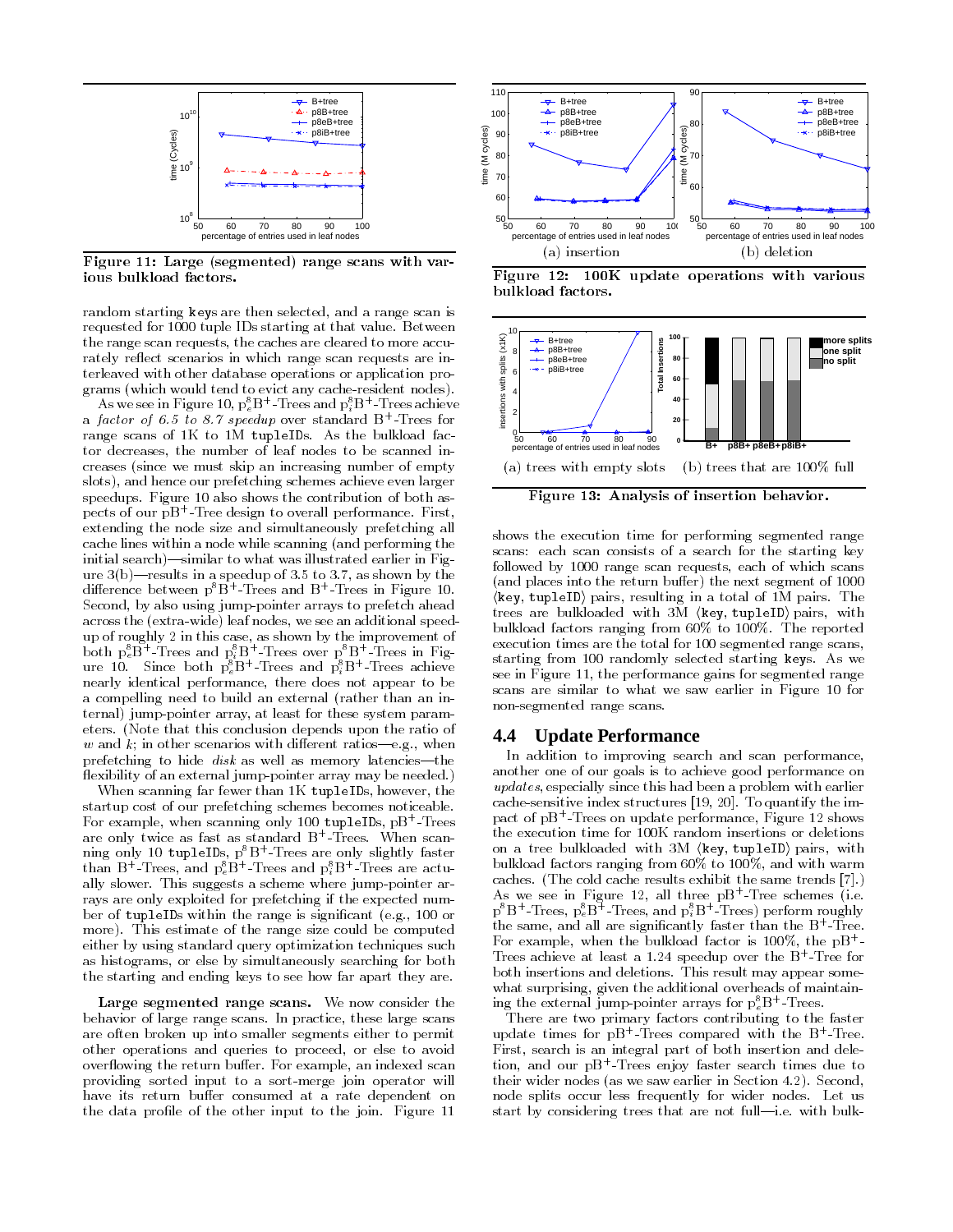

Figure 14: Impact of various pB+ -Trees on the cache performance of index search and range scan.

load factors ranging from 60% to 90%. Figure 13(a) shows that when the bulkload factor is within this range, the num ber of the 100K insertions that cause node splits is extremely small for each of the  $\rm{pB^{+}-1rees,}$  and is even less than  $10\%$ for B+ -Trees. Given that Figures 12(a) and (b) show similar trends to Figure 8 within this range of bulkload factors, we conclude that the dominant effect is improved search time for these less-than-full trees.

In contrast, when the trees are full, many insertions will cause node splits, as shown in Figure 13(b). Due to their smaller nodes, B'-Irees suffer far more node splits than  $pB<sup>+</sup>$ -Trees, and over 40% of the insertions result in multiple splits due to splitting *non-leaf nodes*. Hence although the cost of each node split in a pB+- frees is greater, this cost is more than offset by the reduced frequency of node splits and the improved search times.

Turning our attention to deletion performance in Figure 12(b), since both pB+- frees and B+- frees use lazy deletion, very few deletions result in a deleted node or a key redistribution. Hence the performance gains for pB+-free deletions are due solely to faster search times.

#### **4.5 Cache Performance**

Finally, our last set of experiments present a more detailed cache performance study, using two representative experiments: one for index search and one for index range scan. A central claim of this paper is that the demonstrated speedups for pB+- frees are obtained by effectively limiting the exposed miss latency of previous approaches. In these experiments, we confirm that claim.

Our starting point is the experiments presented earlier in Figure 1 which illustrated the poor cache performance of existing B' - Irees on index search and scan. We reproduce those results now in Figure 14, along with several variations of our pB - Irees. The bars on the left (labeled "search") correspond to the experiment shown earlier in Figure  $7(a)$ with 10M  $\langle$ key, tupleID $\rangle$  pairs bulk-loaded, and the bars on the right (labeled "scan") correspond to the experiment shown earlier in Figure 10(a) with 1M tupleIDs scanned.

Each bar in Figure 14 represents execution time normalized to a B'-Iree, and is broken down into the following three categories that explain what happened during all potential graduation slots.<sup>6</sup> The bottom section (busy) is the number of slots where instructions actually graduate. The other two sections are the number of slots where there is no graduating instruction, broken down into data cache stalls and other stalls. Specifically, the top section  $(dcache \, stalls)$ is the number of such slots that are immediately caused by the oldest instruction suffering a data cache miss, and the

middle section (other stalls) is all other slots where instructions do not graduate. Note that the *dcache stalls* section is only a first-order approximation of the performance loss due to data cache misses: these delays also exacerbate subsequent data dependence stalls, thereby increasing the number of other stalls.

As we see in Figure 14, pB+-Irees significantly reduce the amount of exposed miss latency (i.e. the *dcache stalls* component of each bar). For the index search experiments, we see that while CSB+-Irees eliminated 20% of the data cache stall time that existed with B' - Irees, p°B' - Irees eliminate  $45%$  of this stall time, thus resulting in an overall speedup of  $1.47$  (compared with 1.15 for  $\bigcirc$ B - Irees). A significant amount of data cache stall time still remains for index searches, since we still experience the full miss latency each time we move down a level in the tree (unless the node is already in the cache due to previous operations). Eliminating this remaining latency appears to be difficult, as we will discuss in the next section. In contrast, we achieve nearly ideal performance for the index range scan experiments shown in Figure 14, where both  $\bar{\rm p_e}$ B - Irees and  $\bar{\rm p_i}$ B - Irees eliminate 97% of the original data cache stall time, resulting in an impressive *eightfold overall speedup*. These results demonstrate that the pB+-Iree speedups are indeed primarily due to a signicant reduction in the exposed miss latency.

# **5. DISCUSSION**

We now discuss several possible improvements to pB+ - Trees and related issues. While our approach of using prefetching to create wider nodes improves search performance by a factor of  $1.2{-}1.5$ , we still suffer a full cache miss latency at each level of the tree. Unfortunately, this is a very difficult problem to solve given: (i) the data dependence through the child pointer; (ii) the relatively large fanout of the tree nodes; and (iii) the fact that it is equally likely that any child will be visited (assuming uniformly distributed random search keys). While one might consider prefetching the children or even the grandchildren of a node in parallel with accessing the node, there is a duality between this and simply creating wider nodes. Compared with our approach, prefetching children or grandchildren suffers from: (i) additional storage overhead for the children and grandchildren pointers, and (ii) the restriction that the "size" of a node (i.e. the number of cache lines prefetched) can only grow by multiples of the tree fanout.

Extending the idea of adding pointers to the bottom nonleaf nodes, it is possible to use no additional pointers at all. Potentially, we could retain all the pointers from the root to the leaf during the search, and then keep moving this set of pointers, sweeping through the entire range prefetching the leaf nodes. Note that with wider nodes, trees are shallower and this scheme may be feasible.

Lehman and Carey, in an early paper on index structures for main memory databases, proposed and studied the T-Tree [11, 12]. At the time of their study (the mid-80's), the T-Tree outperformed the B+ -Tree, and was considered the index structure of choice for main memory databases for over a decade. However, more recent studies have shown that the B+ - Tree outperforms the T-Tree on modern processors [19], due in large part to the exponential growth these past 15 years in cache miss latency relative to processor speed.

Previous work has also considered key compression schemes (e.g., [4, 6, 9]), in order to pack more keys into an index node. As with CSB'-Irees, these techniques can be used in conjunction with our approach, as desired.

Although our discussions and experiments have focused

<sup>&</sup>lt;sup>6</sup>The number of graduation slots is the issue width (4 in our simulated architecture) multiplied by the number of cycles. We focus ongraduation slots rather than issue slots to avoid counting speculativeoperations that are squashed.